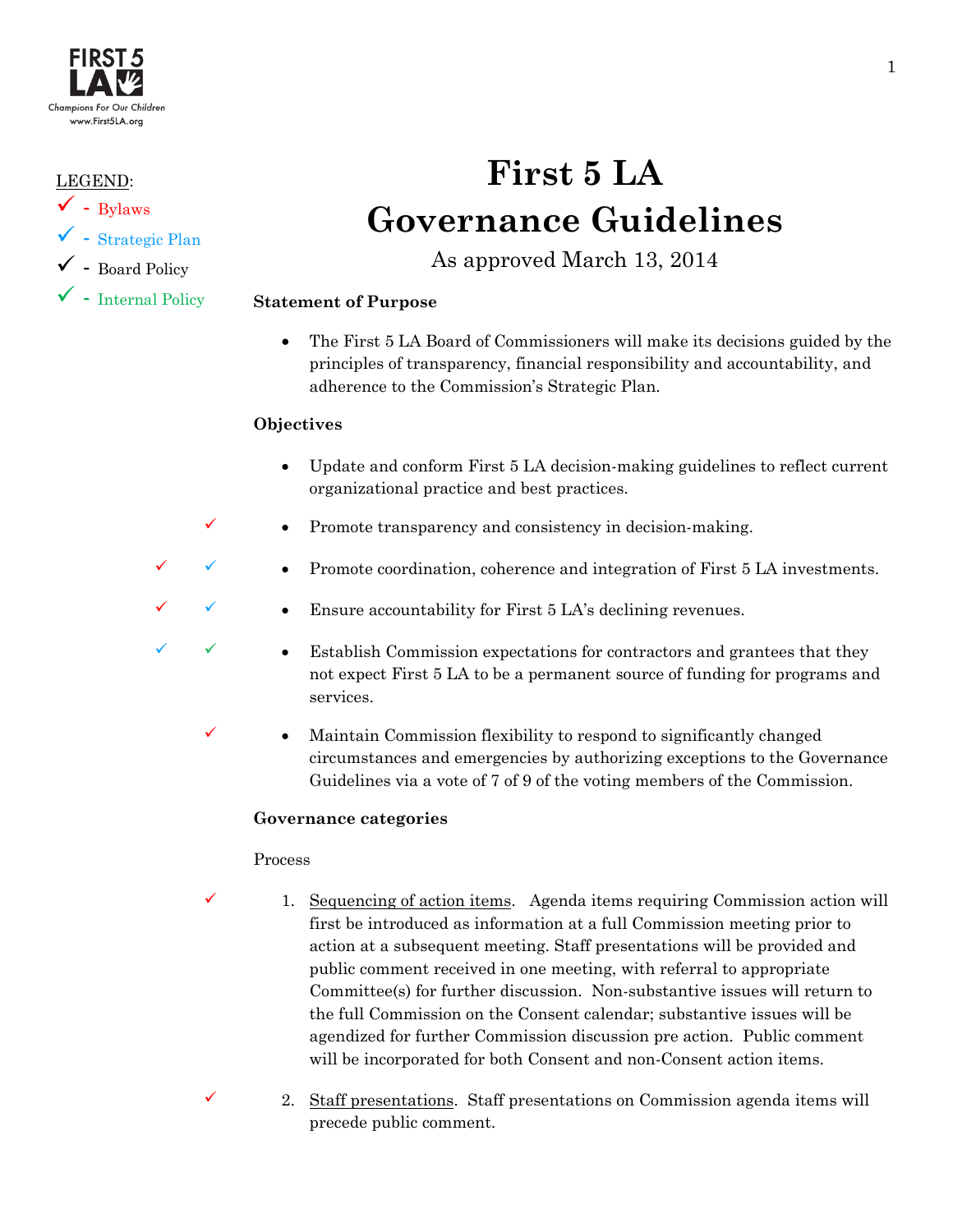#### **Fiscal Accountability**

- 3. Long-term financial projection. At least annually, the Board will review and adopt the next five-year financial projection that represents estimated 5-year trends of First 5 LA expenditures, revenues, and, if applicable, staff recommendations regarding the re-classification of unexpended funds.
- 4. "Paygo"\*. Board decisions that have a fiscal impact will require identification of the funding source: e.g., "assigned" funding (per the current Strategic Plan), "committed" (per previous Board-approved allocations) or "unassigned" funds (operations and Reserve). Staff will present to the Board a 5-year spending projection for all service-related investments with a fiscal impact, prior to Board action. Committed funds from an approved allocation cannot be redirected to a different, unintended purpose.
- 5. Sustainability\*. It is the Commission's expectation that successful applicants for First 5 LA grant support will be able to sustain project efforts beyond the contract period and First 5 LA funds. As a condition of funding, applicants must provide a Sustainability Plan, including sustainability goals, other (anticipated) sources of funding, and action steps. To inform Plan development, First 5 LA will provide specific program outcomes and objectives expected to be sustained and examples that reflect a continuum of possible approaches and recognize the diversity of potential applicants (i.e., size of investment, type of program, capacity of applicant). Sustainability provisions will be included in First 5 LA solicitations, scoring tool, and performance evaluation, unless the Executive Director finds such provisions not practical or consistent with a particular grant program and reports that finding and its bases to the Commission prior to the time the solicitation is issued.

 6. Leveraging\*. It is the Commission's expectation that successful applicants for First 5 LA grant support will identify opportunities to leverage First 5 LA funding to support the scope, quality and sustainability of program activity. As a condition of funding, applicants will report other financial resources they have secured for use in the project other than the First 5 LA funds requested. In addition, for multi-year funding, applicants will provide a detailed description demonstrating incremental increases in leveraging consistent with First 5 LA determined benchmarks. Applicants not able to secure leveraged resources at the time of submission will provide a plan to acquire these funds during the project term. Where appropriate, First 5 LA may establish milestone-based funding based upon progress in meeting financial and/or programmatic benchmarks. Leveraging provisions will be included in First 5 LA solicitations, scoring tool, and performance evaluation, unless the Executive Director finds such provisions not practical or consistent with a particular grant program and reports that finding and its bases to the Commission prior to the time the solicitation is issued.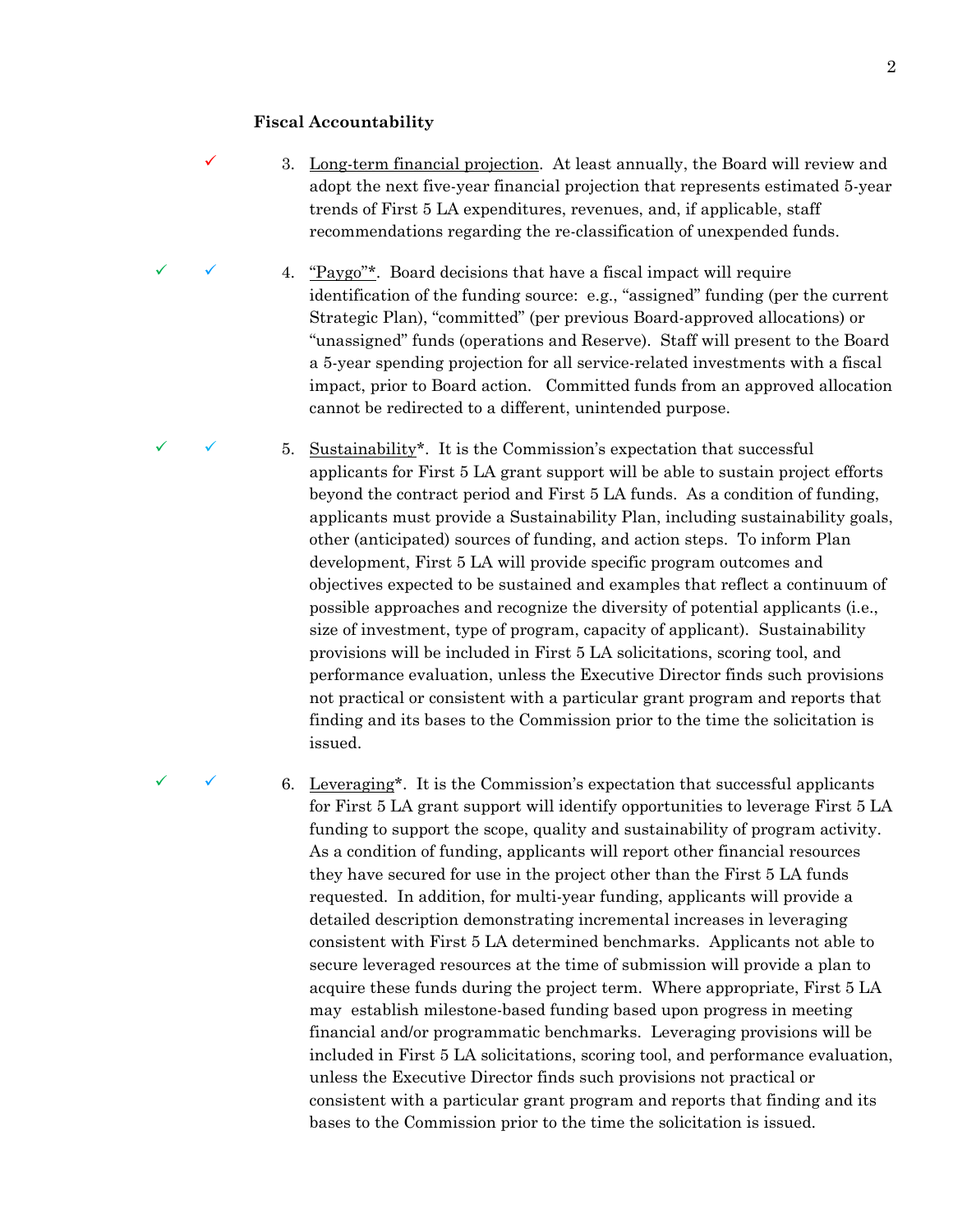

 $\checkmark$  7. Expiration of contracts/grants. Each First 5 LA contract/grant will have an expiration date. Multi-year First 5 LA services-related investments will end pursuant to the time stated in the original allocation or grant award. The Commission is under no obligation to continue funding beyond the initial contract term. Should future requests be forthcoming after the contract term is over, these requests will be evaluated based on the 2015-20 Strategic Plan criteria (see below). Staff will provide an annual Board update each spring on expiring grants and contracts.

# **Strategic Planning (2015-20)**

- $\checkmark$  8. Decision-making document. The Strategic Plan will represent a decisionmaking document that focuses First 5 LA's strategic direction, aligns the organization's efforts and activities, and clarifies its intended impact.
	- 9. Alignment of "legacy" investments (from previous Strategic Plans) with 2015- 20 Strategic Plan. Prior Strategic Plan initiatives must expire pursuant to their terms or be clearly aligned with the 2015-20 Strategic Plan criteria (see below).
- $\checkmark$  10. Criteria for new initiatives/programs. To be included in the new Strategic Plan, initiatives/programs must include an analysis of each of the following criteria:
	- Alignment with Strategic Plan outcomes, objectives, and strategy.
	- Clearly defined and measureable outcomes and performance metrics.
	- Evidence of or potential for effectiveness relative to outcomes and metrics identified.
	- A budget and fiscal impact analysis, including a spending projection for at least 5 years.
	- Realistic implementation timeline.
	- Evidence of or potential for sustainability of results.
	- Evidence of or potential for scalability, if scalability is an intended outcome.

The appropriate Board Committee will review such requests, make findings and provide a recommendation to the full Commission.

# **\* Definitions:**

# Guideline #4: "Pay Go"

• Assigned: Funds available for use within the parameters set by the current Strategic Plan. For example, under the 2009-15 Strategic Plan, funds would be available for use within the guidelines of 30-45% for Countywide Activities, 45-60% for Place-Based Activities, 5% for Research and Evaluation, and 5% for Administration.